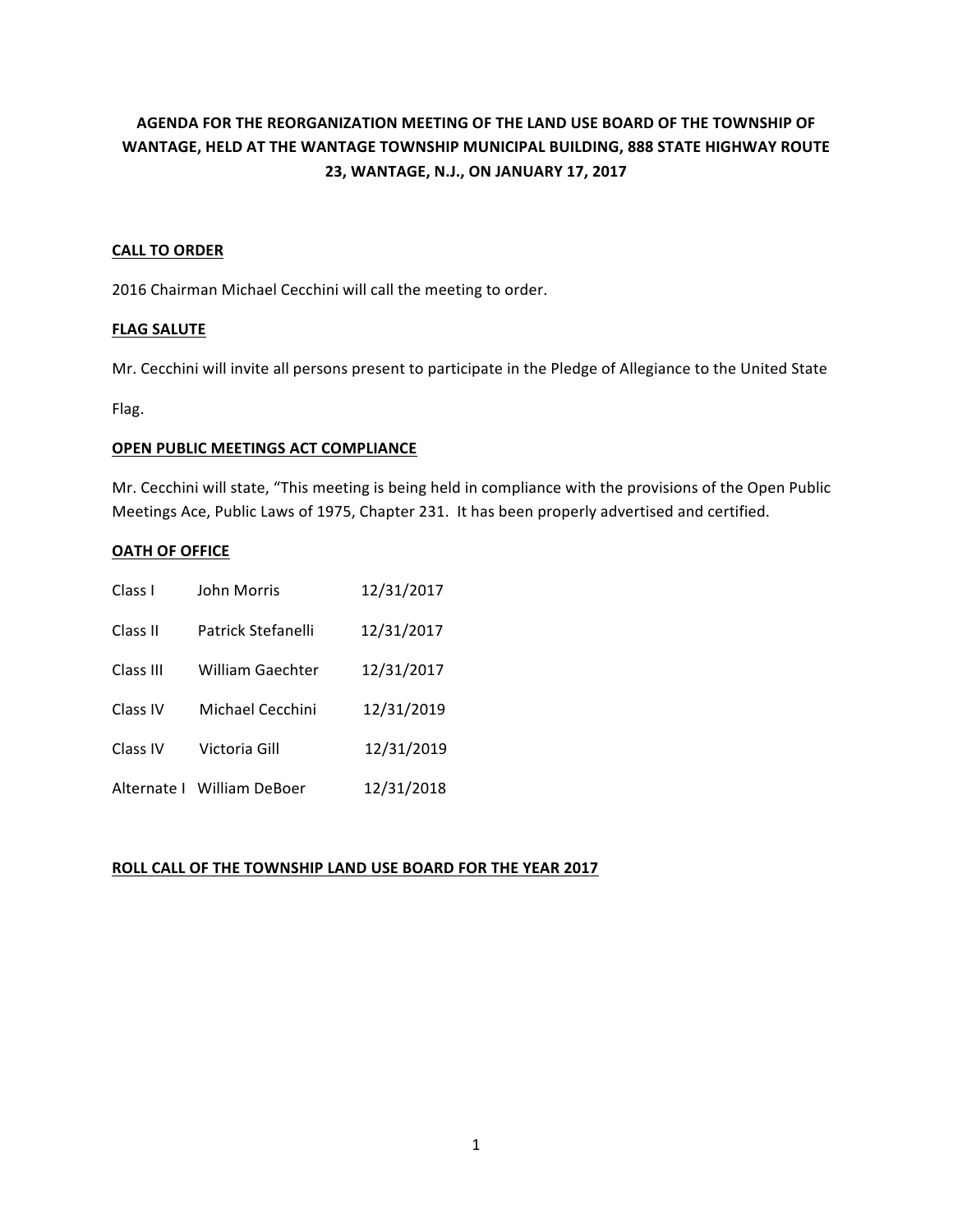# **APPOINTMENT: CHAIRMAN FOR THE YEAR 2017**

At this time, it will be appropriate for a member of the Land Use Board to offer a nomination for the position of Chairman for 2017.

After all nominations are made and vote taken, the Chairman of the Land Use Board shall assume the chair.

# **APPOINTMENT: VICE CHAIRMAN FOR THE YEAR 2017**

The Chairman will open the floor for nominations to the position of Vice Chairman for 2017.

#### **APPOINTMENT: BOARD SECRETARY FOR THE YEAR 2017**

The Chairman will nominate Jeanne McBride to the position of Secretary of the Land Use Board for 2017.

A motion will be in order to approve the appointment of Jeanne McBride

# **APPOINTMENT: BOARD ENGINEER FOR THE YEAR 2017**

The Chairman shall offer nomination for Township Engineer in 2017 as follows: Harold Pellow through 12/31/2017

#### **APPOINTMENT: BOARD ATTORNEY FOR THE YEAR 2017**

The Chairman shall offer nomination for Board Attorney in 2017 as follows: Morris, Downing, & Sherred, LLP Angela Paternostro-Pfister thru 12/31/2017

#### **NAMING THE OFFICIAL NEWSPAPERS OF THE LAND USE BOARD**

A motion is in order naming the New Jersey Herald and the New Jersey Sunday Herald as the official newspapers of the Land Use Board for the year 2017.